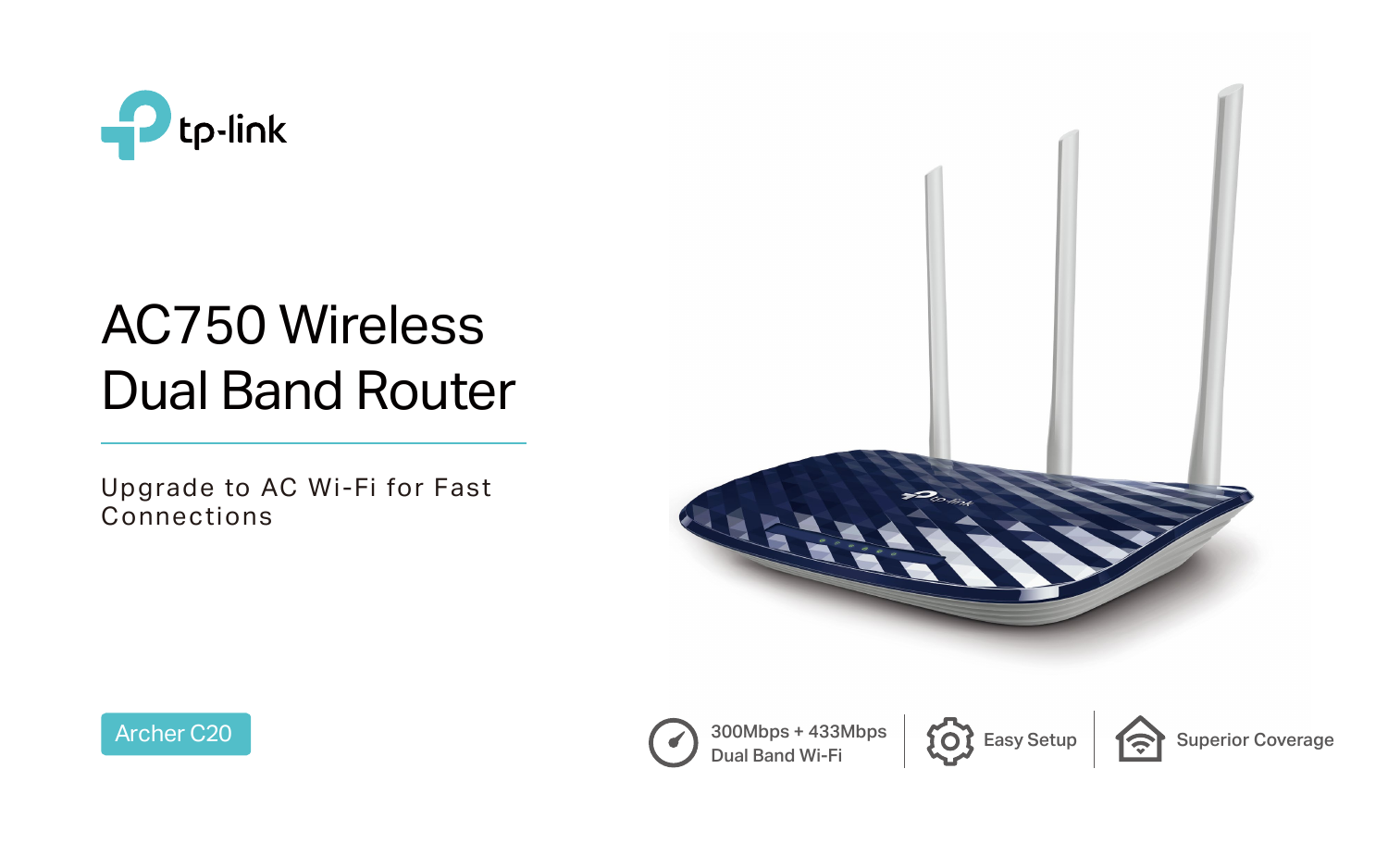## **Highlights**

### Stream-Ready AC Wi-Fi for Your Home

Press play and forget about buffering with the Archer C20. The Wireless AC router's superior coverage lets you enjoy a high-speed network for all of your internet needs, whether for work or play. With rates up to 300Mbps, the 2.4GHz band is perfect for sending emails, browsing the web, listening to music and so on. For more demanding applications, the 5GHz band delivers up to 433Mbps for HD streaming and gaming.



## Strong, Far-Reaching Wi-Fi

AC750 (300Mbps on 2.4GHz + 433Mbps on 5GHz) Wi-Fi for reliable connections.



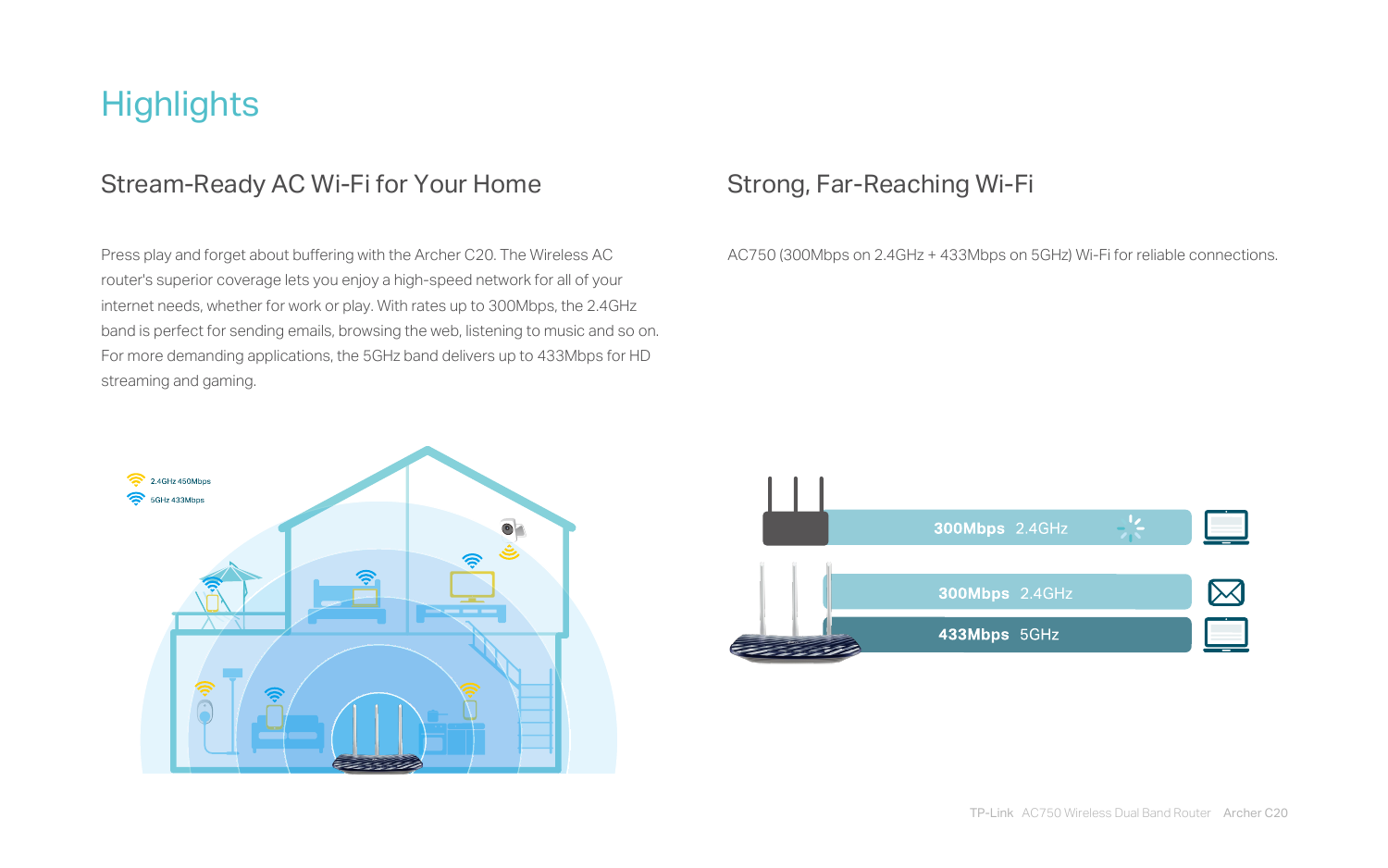## **Features**



## Reliability

- · Intuitive Web UI Ensure quick and simple installation without hassle
- · Fast Encryption One-touch WPA wireless security encryption with the WPS button · Access Control – Establish a whitelist or blacklist to allow or block certain devices from accessing the internet
- Easy On/Off Turn On/Off wireless radio using the Wi-Fi On/Off button · Parental Controls – Manage when and how connected devices can access the internet
- · Power On/Off Conveniently power on or off your router as required
- · Hassle-free Management with Tether App Network management is made easy with the TP-Link Tether App, available on any Android or iOS device

Guest Network – Keep your main network secure by creating a separate network for friends and visitors

Encryptions for Secure Network - WPA-PSK/WPA2- PSK encryptions provide active protection against security threats

- · Wireless N Speed 300Mbps Wi-Fi speed meets your daily internet needs
- · 802.11 n Backward compatible with 802.11b/g products
- · Easy Bandwidth Management Bandwidth Control allocates necessary speed of each connected device to ensure quality of multimedia streaming

### Ease of Use Security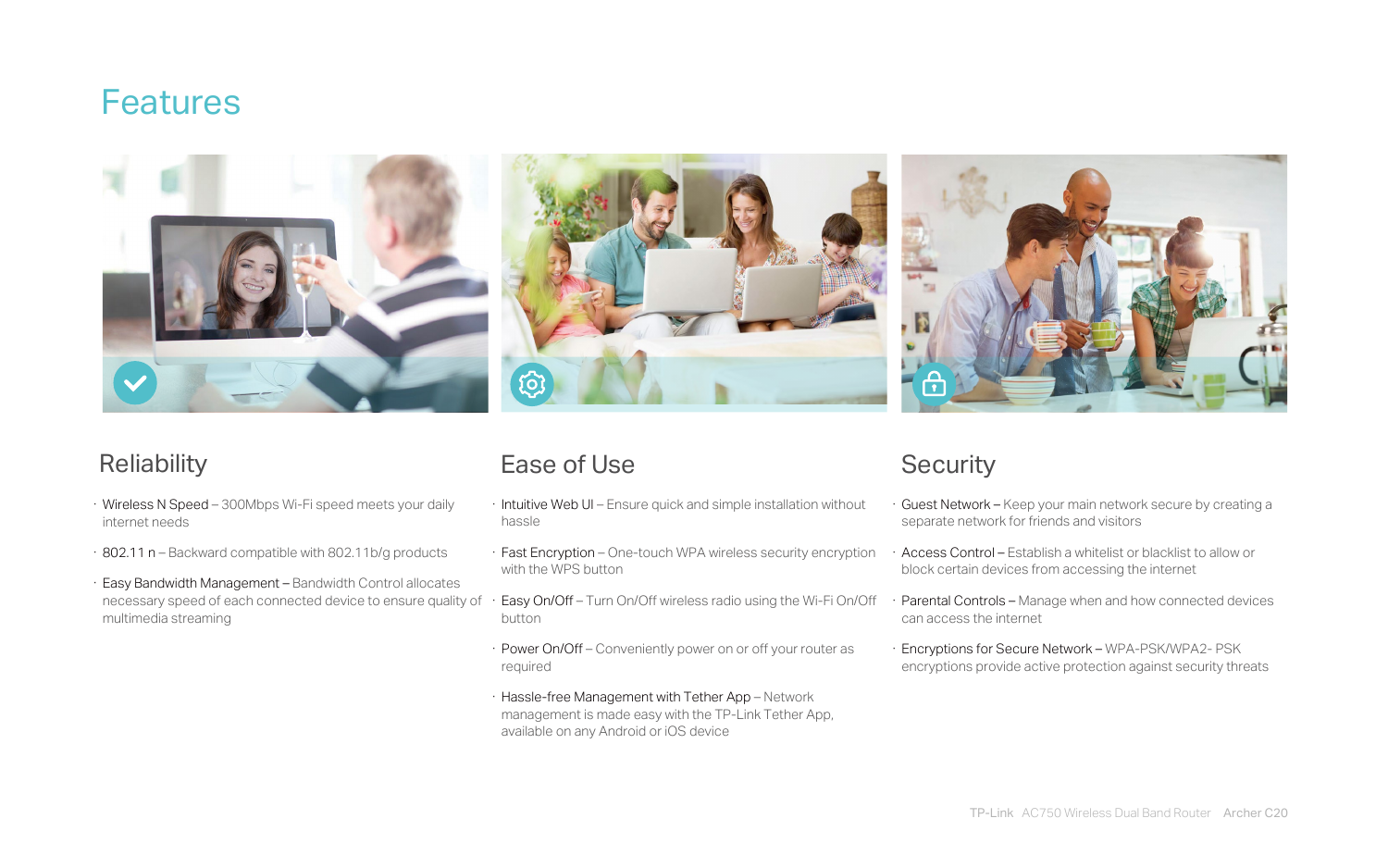## **Specifications**

### **Hardware**

- · Ethernet Ports: 4\*10/100Mbps LAN Ports, 1\*10/100Mbps WAN Port
- · Buttons: Reset Button, Power On/Off Button, Wi-Fi/WPS Button
- · Antennas: 3 fixed Omni Directional Antennas
- · External Power Supply: 9VDC/0.6A(CE), 9VDC/0.85A(FCC)
- · Dimensions (W x D x H): 9.1 x 5.7 x 1.4 in. (230 x 144 x 35mm)



### **Wireless**

· Wireless Standards: IEEE 802.11ac/n/a 5GHz, IEEE 802.11b/g/n

11a 54M: -76dBm; 11ac VHT20 MCS8: -70dBm;

11ac VHT40 MCS9: -65.5dBm; 11ac VHT80 MCS9: -61.5dBm

- 2.4GHz
- · Frequency: 2.4GHz and 5GHz
- · Signal Rate:
- 5GHz: Up to 433Mbps
- 2.4GHz: Up to 300Mbps
- · Reception Sensitivity: 5GHz:
- 
- 
- 2.4GHz:
- 
- 11n HT40 MCS7: -71dBm
- WMM, Wireless Statistics
- WPA2-PSK encryption

11g 54M: -76dBm11n; HT20 MCS7: -74dBm;

· Wireless Function: Enable/Disable Wireless Radio, WDS Bridge,

· Wireless Security: 64/128-bit WEP,WPA / WPA2,WPA-PSK/